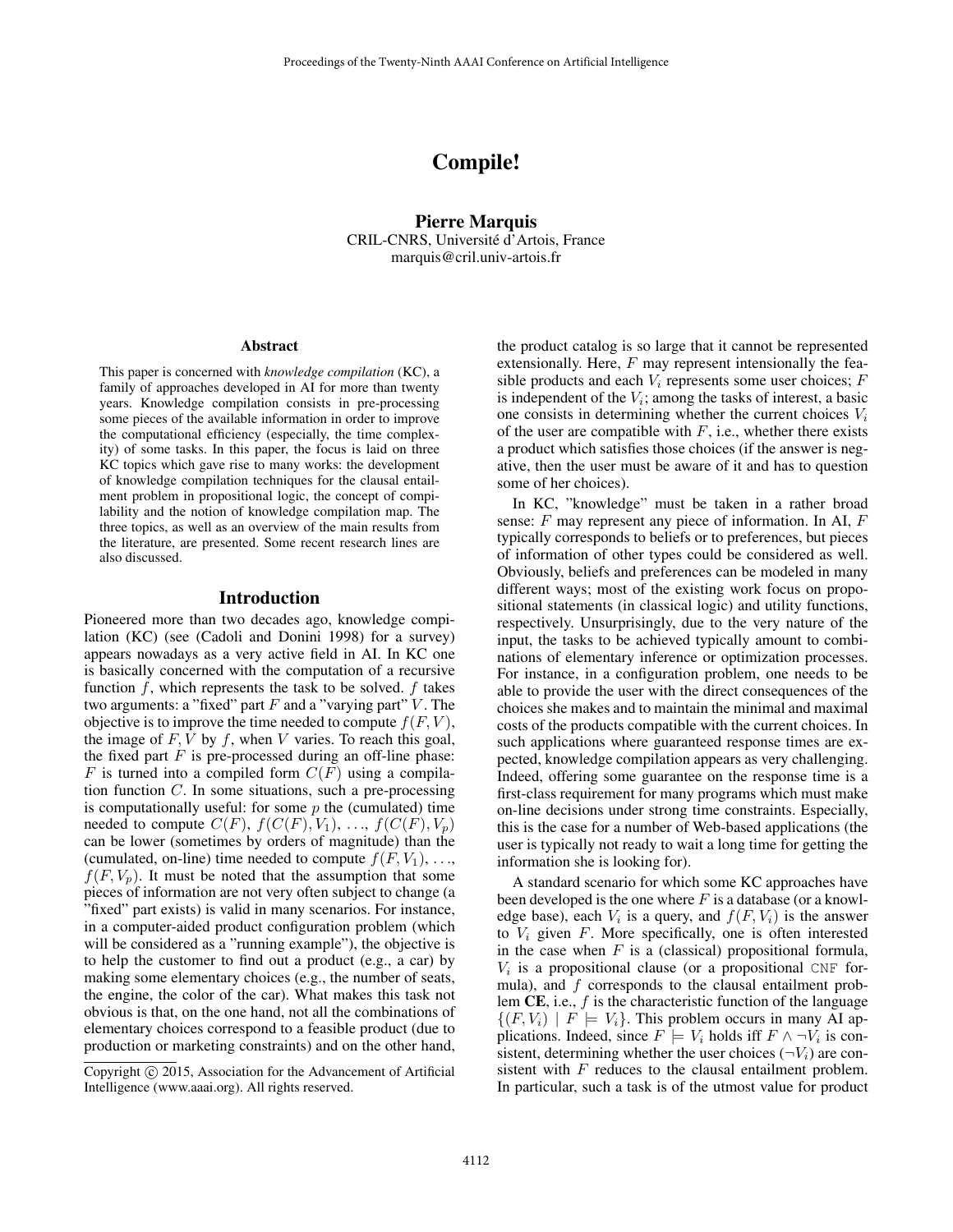configuration: the models of  $F$  represents the feasible products and each time the user makes some choices one must be able to determine efficiently whether such choices can be extended to a feasible product. Because the clausal entailment problem is  $coNP$ -complete in propositional logic when  $F$ is a CNF formula, there is no available polynomial-time algorithm for solving it (i.e., for computing  $f$ ) in this case, and it is conjectured that no such algorithm is possible (this would imply  $P = NP$ ). As a consequence, in the general case there is no polynomial bound on the time required to compute  $f(F, V)$  whatever the algorithm used. Especially, while modern SAT solvers prove efficient in many cases, taking account for the partial assignment corresponding to  $\neg V$ may reduce drastically the set of solutions, so that  $F \wedge \neg V$ has very few models and those models are hard to be found. Thus, no guaranteed response times can be ensured in the general case when  $f(F, \overline{V})$  is computed as sat $(F \wedge \neg V)$ .

A fundamental question is the assessment of a KC method: "when does a KC approach C achieve its goal?". This is not an easy question. Indeed, the set of all possible  $V_i$  which will be considered during the on-line phase is typically unknown and often too large for being taken into account exhaustively. Hence one needs to select a subset of "significant"  $V_i$  and check whether the cumulated time needed to compute  $C(F)$  and  $f(C(F), V_i)$  for each "significant"  $V_i$  is lower than the cumulated time needed to compute  $f(F, V_i)$  for each "significant"  $V_i$ . Several difficulties must be overcome: how to select the  $V_i$  used for assessing the method? Which algorithm should be considered as a base line for computing  $f(F, V_i)$ ?

Instead of looking at the assessment problem at the instance level (i.e., for some given  $V_i$ ), one can also consider it at the problem level (i.e., whatever  $V$ ). This leads to the concept of *compilability*, see e.g., (Cadoli et al. 2002). Under this view, provided that  $f$  is a pseudo-Boolean function (corresponding to a decision problem encoded as usual as the formal language of its positive instances), compiling  $F$ using  $C$  is considered as valuable if the problem which consists in deciding whether  $f(C(F), V) = 1$  for any admissible  $V$  is computationally easier than the problem which consists in deciding whether  $f(F, V) = 1$  for any admissible  $V$ .  $C$  is required to be a polynomial-size function (i.e., for some fixed polynomial, the size of  $C(F)$  is polynomial in the size of  $F$ ). "Computationally easier" typically means that the decision problem when  $F$  is compiled using  $C$  belongs to a complexity class C located "below" in the polynomial hierarchy than the same problem when  $F$  has not been compiled. Of special interest is the case when  $C = P$ , i.e., the problem becomes tractable provided that the fixed part of the input is  $C(F)$ . In such a case, the problem is said to be compilable to P. It must be noted that the polynomialsize condition on  $C$  is a mandatory requirement for avoiding an unbiased evaluation. Nevertheless, evaluating a KC approach C at the problem level also has its cons: it can prove too coarse-grained to give an accurate view of the improvements offered by KC for a given application. Indeed, an application corresponds to a specific instance of a problem (or to a finite set of such instances), but not to the problem itself (where the focus is laid on the worst case and arbitrarily

large instances are considered). Thus, it can be the case that KC proves useful in practice for solving some instances of interest of a problem, even if it does not make the problem itself "less intractable" or if it does not ensure that the size of  $C(F)$  is polynomial in the size of F.

Another important issue in knowledge compilation is the choice of the language  $L$  into which the fixed part  $F$  must be compiled, i.e., the co-domain of the compilation function  $C$ . Often the domain-dependent task  $f$  to be achieved is the combination of a number of elementary subtasks, each of them modeled as a specific function  $f_i$ . Each function corresponds either to a query (i.e., an operation which does not modify the input) or to a transformation (i.e. an operation which returns another L-representation). The choice of a target language L (which is reminiscent to a well-known issue in Computer Science: the choice of a data structure for a given abstract data type, made precise by the set of functions  $f_i$ ) relies on several criteria, including the expressiveness of L (i.e., its ability to represent the available information) and more precisely its spatial efficiency (i.e., its ability to do so using little space), as well as its time efficiency (i.e., the ability to compute the functions  $f_i$  efficiently when the input is an L-representation). A *knowledge compilation map* (Darwiche and Marquis 2002) is a systematic, multi-criteria comparative analysis of languages which are candidates for the representation of  $C(F)$ . A first map for propositional formulae / Boolean functions has been developed and enriched from then.

The rest of the paper is organized as follows. First, I review some of the pioneering works on knowledge compilation, where the problem of interest is clausal entailment in propositional logic. Given its importance (as explained before), there is still some active research on the topic and some recent results based on the notion of empowering clause are sketched. Then the concept of compilability is formally defined and again a couple of properties presented. The next section is about the notion of knowledge compilation map. The concepts of queries and transformations, as well as those of expressiveness, spatial efficiency and time efficiency w.r.t. some queries and/or transformations are recalled. Some examples pertaining to the propositional case are provided. I also briefly describe some propositional languages which have been added recently to the propositional map. Finally, I sketch some hot off the press results about the compilation of valued CSPs (and similar representations), which can be used in AI for modeling various types of information, including probability distributions and utility functions. Of course, due to space reasons, some choices had to be made so that this paper is far from an exhaustive survey of the topic. Among other things, KC for closed-world reasoning and default reasoning, KC for modal logics/description logics, KC for lifted probabilistic inference, applications of KC to diagnosis, to planning, are all interesting topics which are not covered here.

# KC for Clausal Entailment

One of the main applications of KC (at least from a "historical" perspective) is to enhance the efficiency of clausal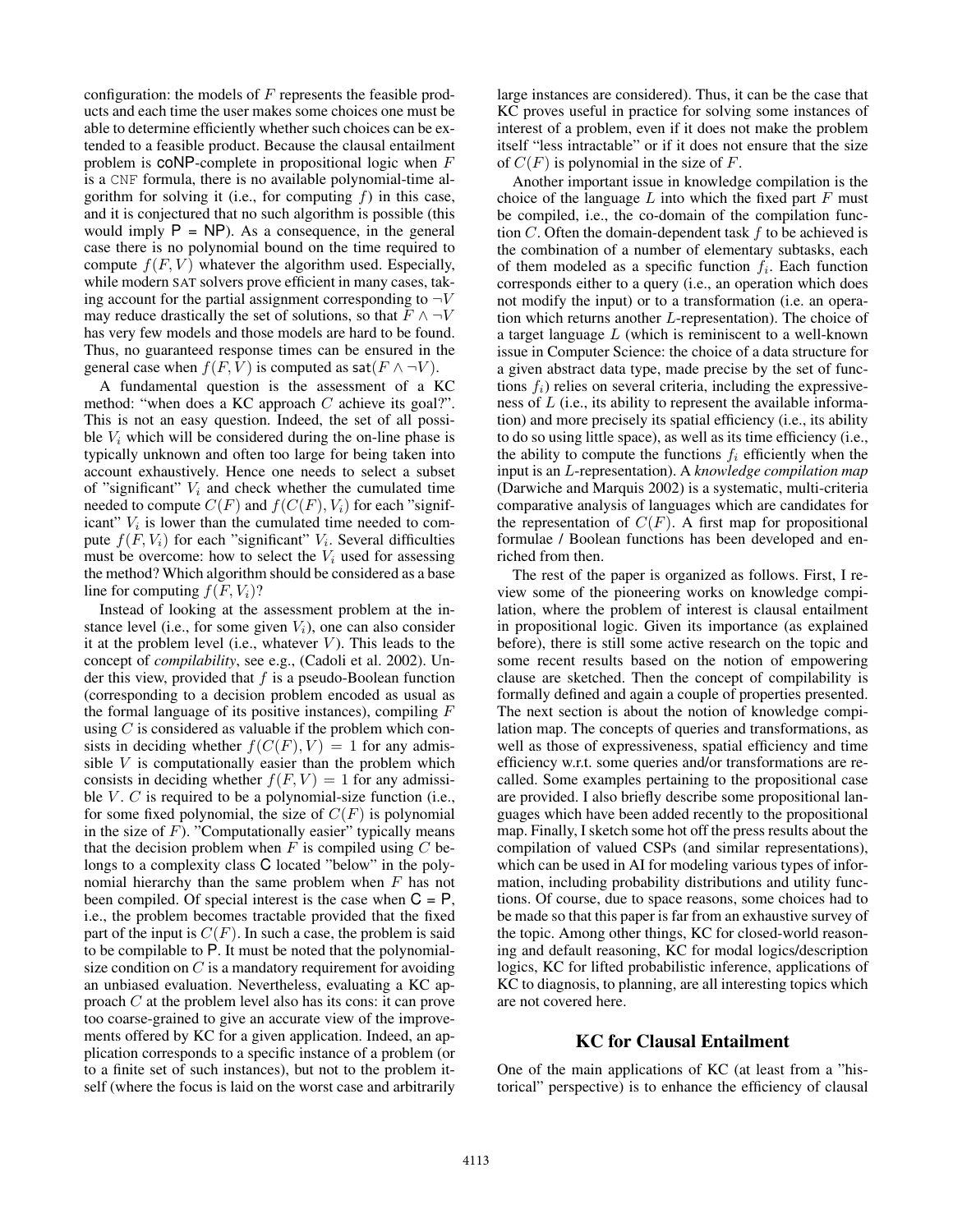entailment CE in propositional logic. One often makes a distinction between the approaches satisfying CE (called "exact compilation methods") and approaches ensuring that a (proper) subset of all clausal queries can be answered exactly in polynomial time ("approximate compilation methods"). In the first case,  $C$  is said to be equivalencepreserving. In the second case, the subset of queries under consideration is not explicitly given as part of the entailment problem; it can be intensionally characterized, for instance as the set of all clauses generated from a given set of variables or literals, all the Horn clauses, all the clauses from  $k$ –CNF (for a fixed parameter k), etc. It can also be unspecified at the start and derived as a consequence of the compilation technique under used. For instance, one can associate with any propositional formula  $F$  one of the logically weakest HORN-CNF formula  $f_l(F)$  implying F as well as one of the logically strongest HORN-CNF formula  $f_u(F)$ implied by F (Selman and Kautz 1996). While  $f_u(F)$  is unique up to logical equivalence, exponentially many nonequivalent  $f_l(F)$  may exist. Once  $f_l(F)$  and  $f_u(F)$  are computed, they can be used to answer in polynomial time every clausal query V s.t.  $f_l(F) \not\models V (1)$  or  $f_u(F) \models V (2)$  (due to the transitivity of  $\models$ ); the answer is "no" in case (1), "yes" in case (2), and Horn (clausal) queries can be answered exactly using  $f_l(L)$ . Such approaches have been extended to other languages (see e.g., (Simon and del Val 2001)).

Both families of methods (i.e., the "exact" methods and the "approximate" ones) include approaches based on prime implicates (or the dual concept of prime implicants), which have been used for a long time for the KC purpose. Like the conjunctive formulae  $F = F_1 \wedge \ldots \wedge F_n$  which are decomposable, i.e., the conjuncts do not share common variables, the prime implicates formulae (alias Blake formulae) satisfy a (first) *separability property* (the conjunctive one) stating that:

 $F = F_1 \wedge \ldots \wedge F_n$  is conjunctively separable if and only if for any clause  $V, F \models V$  if and only if there exists  $i \in 1 \dots n$  s.t.  $F_i \models V$ .

A similar (yet distinct) second separability property (the disjunctive one) is satisfied by all disjunctive formulae  $F$ :

 $F = F_1 \vee \ldots \vee F_n$  is disjunctively separable, i.e., for any formula  $V, F \models V$  if and only if for every  $i \in 1...n$  s.t.  $F_i \models V$ .

Beyond the language PI of prime implicates formulae, those two separability properties underly many target languages for KC satisfying CE, especially the language DNNF (Darwiche 2001) of propositional circuits in "Decomposable Negation Normal Form" (and its subsets  $d$ -DNNF,  $OBDD_{<}$ , DNF, MODS). This can be explained by considering Shannon decompositions of formulae. Indeed, the Shannon decomposition of a formula  $F$  over a variable  $x$  is a formula

$$
(\neg x \land (F \mid \neg x)) \lor (x \land (F \mid x))
$$

equivalent to  $F$  exhibiting several separable subformulae:

•  $\neg x \wedge (F \mid \neg x)$  and  $x \wedge (F \mid x)$  are disjunctively separable;

- $\neg x$  and  $F \mid \neg x$  are conjunctively separable;
- $x$  and  $F \mid x$  are conjunctively separable.

Performing in a systematic way the Shannon decomposition of a formula  $F$  over the variables occurring in it leads to formulae from languages satisfying CE. Using or not a fixed decomposition ordering gives rise to distinct languages. Since the DPLL procedure (Davis, Logemann, and Loveland 1962) for the satisfiability problem SAT can be used to perform such decompositions, several target languages for KC can be characterized by the traces achieved by this search procedure (Huang and Darwiche 2007). Many KC approaches to clausal entailment actually exploit the separability properties (see e.g., (Marquis 1995; Schrag 1996; Boufkhad et al. 1997)).

Finally, other compilation techniques aim at exploiting the power of unit resolution so as to make clausal entailment tractable. Saturating a CNF formula  $F$  using unit resolution, i.e., computing the CNF formula obtained by removing the literal  $\sim$  l in every clause of F whenever the unit clause l belongs to  $F$ , can be achieved in time linear in the size of  $F$ . When the empty clause is generated, a unit refutation from  $F$  exists. In order to make a CNF formula  $F$  unit-refutation complete (i.e., such that for every implicate  $V = l_1 \vee \ldots \vee l_k$ of it, there is a unit refutation from  $F \wedge \sim l_1 \wedge \ldots \wedge \sim l_k$ ), an approach consists in adding some clauses (typically some prime implicates of  $F$ ) to it. Computing all the prime implicates is useless; especially it is enough to focus on those which can be derived using merge resolution (del Val 1994).

There has been recently a "revival" of the KC techniques for clausal entailment based on unit resolution, see e.g., (Bordeaux and Marques-Silva 2012; Bordeaux et al. 2012). This can be explained by the design for the past few years in the Constraint Programming community of some propagation-complete CNF encodings for several specific constraints. Basically, one wants to derive CNF encodings which are such that unit propagation is enough to derive every unit clause which is implied by the formula in any conjunctive context. In more formal terms, a CNF formula  $F$  is propagation-complete iff for every term  $l_1 \wedge \ldots \wedge l_k$  and every literal l, if  $F \wedge l_1 \wedge \ldots \wedge l_k \models l$ , then there exists a unit resolution proof of l from  $F \wedge l_1 \wedge \ldots \wedge l_k$ . Clearly enough, if  $F$  is propagation-complete, then it is unit-refutation complete as well. In order to make  $F$  propagation-complete, it is enough to add empowering implicates to it: an implicate  $V = l_1 \vee \ldots \vee l_k \vee l$  of F is empowering when  $F \wedge \sim$  $l_1 \wedge \ldots \wedge \sim l_k \models l$  but there is no unit resolution proof of l from  $F \wedge \sim l_1 \wedge \ldots \wedge \sim l_k$ . It has been proved that F has no empowering implicate (i.e., it is closed under empowerment) precisely when  $F$  is propagation-complete. Interestingly, the concept of empowering clause plays an important role for characterizing clause-learning SAT solvers (Pipatsrisawat and Darwiche 2011). Approaches to the compilation of CNF formulae by adding empowering clauses have been developed. Noticeably, there are families of CNF formulae which are closed under empowerment (hence propagationcomplete) but also have exponentially many prime implicates (even when considering only those produced by merge resolution).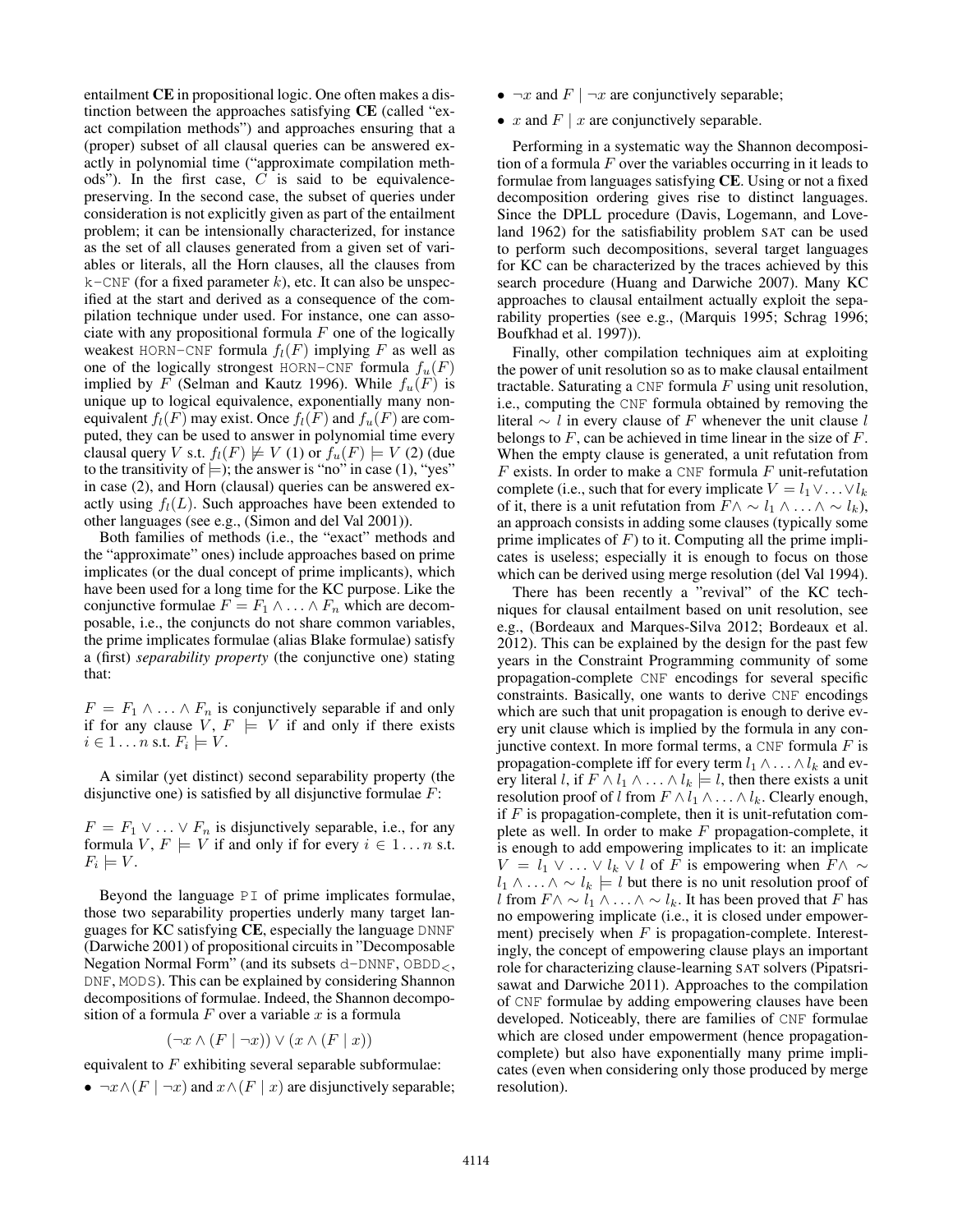# A Glimpse at Compilability

For all the compilation functions C considered in the previous section, there exist families of formulae  $F_s$  of size s such that  $C(F_s)$  is of size exponential in s.<sup>1</sup> While the clausal entailment problem can be solved in polynomial time from  $C(F_s)$ , the computational benefits of KC is dubious in such a case since it is not guaranteed that the computational effort spent for compiling  $F_s$  can be balanced; indeed, due to the size of  $C(F_s)$  it can be the case that the time needed to determine whether a clause  $V$  is a logical consequence of  $C(F_s)$  exceeds the time needed to determine whether V is a logical consequence of  $F_s$ . Could a clever choice of  $C$  lead to overcome the problem? This question amounts to determining whether the decision problem corresponding to CE is *compilable to* P. As we will see, the answer to it is negative (under standard assumptions of complexity theory).

Roughly speaking, a decision problem is said to be compilable to a given complexity class C if it is in C once the fixed part of any instance has been pre-processed, i.e., turned off-line into a data structure of size polynomial in the input size. As explained in the introduction, the fact that the preprocessing leads to a compiled form of polynomial size is crucial. In order to formalize such a notion of compilability, Cadoli and his colleagues introduced new classes (compilability classes) organized into hierarchies (which echo the polynomial hierarchy PH) and the corresponding reductions (see the excellent pieces of work (Liberatore 2001; Cadoli et al. 2002)). This enables to classify many AI problems as compilable to a class C, or as not compilable to C (usually under standard assumptions of complexity theory the fact that PH does not collapse).

Several families of classes can be considered as candidates to represent what "compilable to C" means. One of them is the family of compC classes:

Definition 1 *Let* C *be a complexity class closed under polynomial many-one reductions and admitting complete problems for such reductions. A language of pairs* L<sup>1</sup> *belongs to* compC *if and only if there exists a polynomial-size function*  $C^{2}$  and a language of pairs  $\mathbf{L}_{2} \in \mathbf{\overline{C}}$  such that  $(F, V) \in \mathbf{L}_{1}$ *if and only if*  $(C(F), V) \in L_2$ .

Obviously enough, for every admissible complexity class C, we have the inclusion  $C \subseteq \text{compC}$  (choose C as the identity function). Note that no requirement is imposed on the time complexity of  $C$  (the function  $C$  can even be nonrecursive!). This leads to strong non-compilability results.

In order to prove the membership to compC of a problem it is enough to follow the definition (hence, exhibiting a polynomial-size compilation function  $C$ ). Things are more complex to prove that a given problem does *not* belong to

compC (under the standard assumptions of complexity theory).

A notion of comp-reduction suited to the compilability classes compC has been pointed out, and the existence of complete problems for such classes proved. However, many non-compilability results from the literature cannot be rephrased as compC-completeness results. For instance, it is unlikely that CE is compcoNP-complete (it would make  $P = NP$ ). In order to go further, one needs to consider the compilability classes nu-compC (Cadoli et al. 2002):

Definition 2 *Let* C *be a complexity class closed under polynomial many-one reductions and admitting complete problems for such reductions. A language of pairs*  $\mathbf{L}_1$  *belongs to* nu-compC *if and only if there exists a binary polynomialsize function* C *and a language of pairs*  $L_2 \in \mathbb{C}$  *such that for all*  $\langle F, V \rangle \in \mathbf{L}_1$ *, we have:* 

 $\langle F, V \rangle \in \mathbf{L}_1$  *if and only if*  $\langle C(F, |V|), V \rangle \in \mathbf{L}_2$ .

Here "nu" stands for "non-uniform", which indicates that the compiled form of  $F$  may also depend on the size of the varying part  $V$ . A notion of non-uniform comp-reduction suited to the compilability classes nu-compC has also been pointed out (it includes the notion of (uniform) compreduction), as well as the existence of complete problems for such classes. For instance, the clausal entailment problem is nu-compcoNP-complete.

Inclusion of compilability classes compC, nu-compC similar to those holding in the polynomial hierarchy PH exist (see (Cadoli et al. 2002)). It is strongly believed that the corresponding compilability hierarchies are proper: if one of them collapses, then the polynomial hierarchy collapses at well (cf. Theorem 2.12 from (Cadoli et al. 2002)). For instance, if the clausal entailment problem CE is in nucompP, then the polynomial hierarchy collapses. Accordingly, in order to show that a problem is not in compC, it is enough to prove that it is nu-compC'-hard, where C' is located higher than C in the polynomial hierarchy. Since complete problems for any nu-compC class can be easily derived from complete problems for the corresponding class C of the polynomial hierarchy, nu-compC-complete problems appear as a key tool for proving non-compilability results.

Thus, the compilability of a number of AI problems, including diagnosis, planning, abduction, belief revision, belief update, closed-world reasoning, and paraconsistent inference from belief bases has been investigated from then.

### The Notion of KC Map

Another important issue to be addressed in KC is the choice of a *target language* L, i.e., the representation language of compiled forms  $(L$  is the co-domain of  $C$ ). Obviously, this is a domain-dependent issue since it depends on the tasks we would like to improve via KC, computationally speaking. However, as explained in the introductive section, many tasks can be decomposed into domain-independent basic queries and transformations  $f_i$ , so that one can focus on such queries and transformations instead of the tasks themselves. Stepping back to the configuration problem, beyond determining whether the user choices correspond to a feasible

<sup>&</sup>lt;sup>1</sup>This is known for years for prime implicates; contrastingly, though a non-constructive proof was already known, the identification of a family of CNF formulae for which the number of clauses to be added for rendering it propagation-complete is recent (Babka et al. 2013).

<sup>&</sup>lt;sup>2</sup>A function C is polynomial-size if and only if there exists a polynomial p such that  $|C(F)|$  is bounded by  $p(|F|)$  for every F in the domain of C.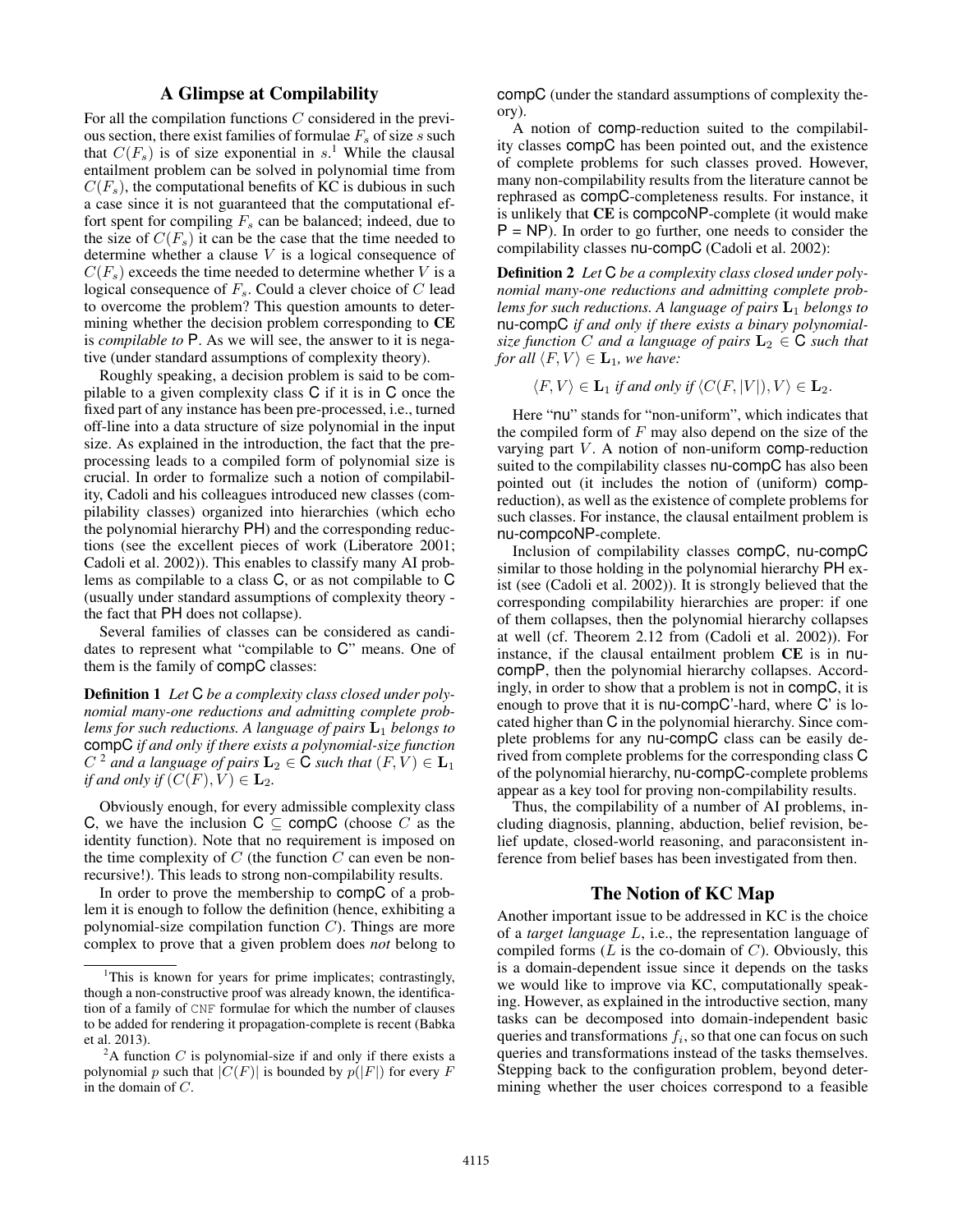product, one can be asked to count them, and when their number is small enough, the user can be interested in enumerating such products.

Generally speaking, the choice of a target language  $L$  for KC is based on several criteria including:

- the expressiveness and the spatial efficiency (succinctness) of  $L$ :
- $\bullet$  the time efficiency of  $L$  for the queries of interest;
- $\bullet$  the time efficiency of  $L$  for the transformations of interest.

Expressiveness is modeled by a pre-order over representation languages. It captures the ability of encoding information. Considering a language  $L$  which is not expressive enough for representing  $F$  may lead to a loss of information (the best we can do is then to approximate  $F$  in  $L$ , see the previous discussion about approximate compilation methods for the clausal entailment problem). Succinctness is a refinement of expressiveness which considers the representation sizes.

### The Propositional Case

In the propositional case, expressiveness and succinctness are defined as follows:

#### **Definition 3** Let  $L_1$  and  $L_2$  be two propositional languages.

- $L_1$  *is at least as expressive as*  $L_2$ *, denoted*  $L_1 \leq_e L_2$ , *iff for every formula*  $\alpha \in L_2$ *, there exists an equivalent formula*  $\beta \in L_1$ *;*
- $L_1$  *is at least as succinct as*  $L_2$ *, denoted*  $L_1 \leq_s L_2$ , *iff there exists a polynomial* p *such that for every formula*  $\alpha \in L_2$ , there exists an equivalent formula  $\beta \in L_1$  where  $|\beta| \leq p(|\alpha|)$ .

Observe that the definition of succinctness does not require that there exists a function C computing  $\beta$  given  $\alpha$ in *polynomial time*; it is only asked that a *polynomial-size* function  $C$  exists. The succinctness criterion is important because the time complexity of any  $f_i$  depends on the size of the input  $C(F_i)$ ; switching from F to an exponentially larger  $C(F)$  can be a way to obtain polynomial-time algorithms for some  $f_i$  but actual benefits will be hardly reached (as a matter of example, just consider the compilation of CNF formulae into the MODS language).

The KC map presented in (Darwiche and Marquis 2002) is suited to the case of classical propositional logic. Beyond clausal entailment CE, queries considered in it are tests for consistency CO (i.e., the SAT problem), validity VA, implicants IM, equivalence EQ, and sentential entailment SE. Model counting MC and model enumeration ME have also been considered. A number of transformations have also been taken into account in (Darwiche and Marquis 2002), especially conditioning CD, closures w.r.t. the n-ary connectives  $\wedge$ **C** (conjunction),  $\vee$ **C** (disjunction), the unary one  $\neg$ C (negation), and the corresponding bounded versions ∧BC and ∨BC. Forgetting FO (i.e., the elimination of existentially quantified variables) is another transformation which is important for many problems. Each query and each transformation corresponds to a specific function  $f_i$  of interest. Queries and transformations are also viewed as properties satisfied (or not) by representation languages: roughly speaking, L is said to satisfy a given query / transformation  $f_i$  when there exists a polynomial-time algorithm for computing  $f_i$  provided that the input is in  $L$ ;  $L$  is said not to satisfy  $f_i$  if the existence of such an algorithm is impossible or if it would imply  $P = NP$ .

The KC map reported in (Darwiche and Marquis 2002) gathers the multi-criteria evaluation of a number of propositional languages. As to the time efficiency, one can find "positive results" in it. For instance, DNNF satisfies  $CO$ ,  $CE$ , ME, CD, FO, ∨C. "Negative results" can also be found in the KC map, e.g., the fact that DNNF does not satisfy any of VA, IM, EQ, SE, CT,  $\wedge$ BC,  $\neg$ C unless P = NP. Importantly, the KC map also indicates how languages compare one another w.r.t. expressiveness/succinctness. For instance, while DNNF, d-DNNF, OBDD<sub><</sub> and MODS are equally (and fully) expressive (i.e., every propositional formula has a representation in any of those languages), they are not equally succinct; indeed, we have the following strict succinctness ordering:  $DNNF \leq_s d$ - $DNNF \leq_s OBDD < s MODS$ .

Here, "positive" translatability results (i.e., showing that  $L_1 \leq_s L_2$  for some given languages  $L_1$  and  $L_2$ ) can be obtained by exhibiting a polynomial-size function  $C$ ; "negative" results (i.e., showing that  $L_2 \nleq_s L_1$ ) can be obtained using combinatorial arguments or non-compilability results! For instance, in order to show that DNNF  $\leq_s$  CNF unless PH collapses, it is enough to remember that DNNF satisfies CE and that the clausal entailment problem from CNF formulae is not in compP unless PH collapses.

Based on the KC map, the choice of a target language for the KC purpose can be done by listing first the queries and transformations required by the application under consideration and by considering as second class criteria the expressiveness/succinctness ones. Other selection policies are possible.

It must be noted that many additional languages (and some missing results (Bova et al. 2014)) have been added to the propositional KC map for the past twelve years. The objective was to search for languages offering other trade-offs w.r.t. spatial complexity and time complexity than the existing ones. Among others, let us mention the language DDG of decomposable decision graphs (alias decision-DNNF) (Fargier and Marquis 2006; Beame et al. 2013), the language ToOBDD<sup>&</sup>lt; of trees of OBDD<sup>&</sup>lt; (Subbarayan, Bordeaux, and Hamadi 2007), the language SDD of sentential decision diagrams, which is a subset of d-DNNF but a superset of  $OBDD<sub>></sub>(Darwiche 2011)$ , the language EADT of extended affine decision trees (Koriche et al. 2013), the languages of disjunctive closures (Fargier and Marquis 2014), the language Sym-DDG of symmetry-driven decomposable decision graphs (Bart et al. 2014), etc.

### Beyond the Propositional Case

For many applications, the language of propositional logic is not expressive enough for the representation of the available information. Considering again the configuration problem, the user choices have costs, and the cost of a full configuration is typically the sum of the costs of the elementary choices. For such a problem, it is important to provide the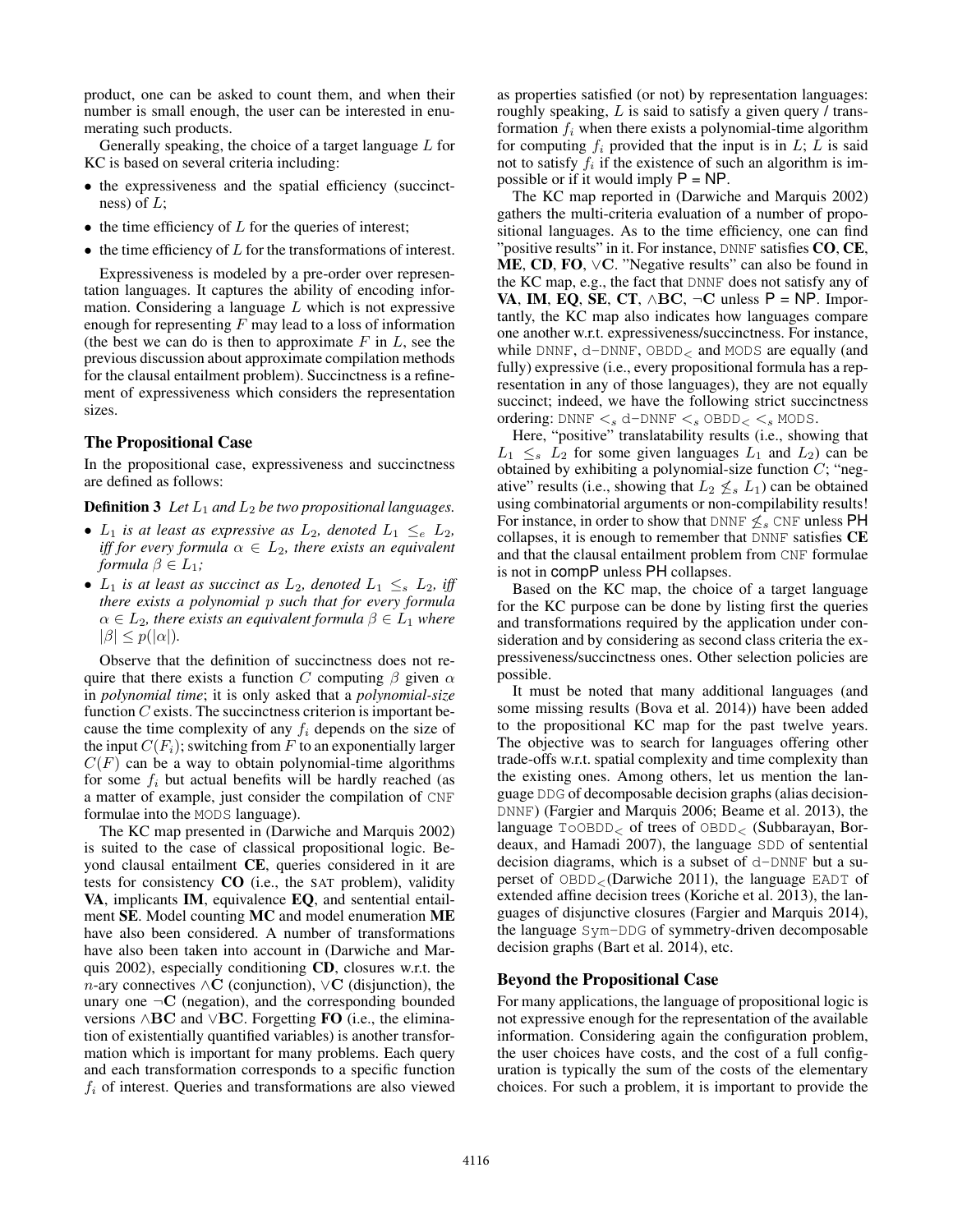user with both the minimum price and the maximum price of a feasible product corresponding to her current choices. This calls for languages enabling the representation (and the compilation) of non-Boolean functions, for instance realvalued pseudo-Boolean functions (i.e., functions from  $\mathbb{B}^n$  to R) or more generally real-valued multivariate functions from  $D_1 \times \ldots \times D_n$  to  $\mathbb{R}$ , where each  $D_i$  is a finite domain. Obviously, the family of such functions does not reduce to cost functions as considered in product configuration but encompasses many other functions, widely used in AI, like utility functions and probability distributions.

Clearly enough, many languages have been defined so far for the representation of such multivariate functions. Among them are the language of weighted propositional formulae, Bayes nets, GAI-nets, valued CSPs, etc. However none of them qualifies as a target language for KC because those languages do not offer polynomial-time algorithms for some basic queries like the consistency one (does there exist a variable assignment leading to a valuation different from the least one?). This calls for languages for representing compiled forms of such functions.

Interestingly, the languages of the propositional KC map can be exploited to this purpose. An approach consists in associating a weight (or more generally a valuation from the carrier of a valuation structure) with each value of a variable and to compute the image by  $f$  of an assignment as a combination of the valuations of its components. Because the variables of  $f$  are often pairwise dependent (the independence of two variables of  $f$ , when it holds, is typically conditional to the assignment of other variables), new variables must be introduced, and only the corresponding weights are significant (the weights of the initial variables take the values of the neutral element of the combination operator). Thus propositional weighted bases can be compiled by associating a new (selector) variable with each formula of the base so that if the variable is set to true, the formula must be set to true as well. The weight given to the selector is the one of the associated formula. The propositional formulae associating each selector with an input formula are hard (structural) constraints. Once their conjunction has been compiled into a DNNF representation, determining an optimal model (e.g., a minimal cost one when initial weights represent costs additively aggregated) is a tractable query and minimizing it (i.e., computing a DNNF representation of all the optimal models) is a tractable transformation (Darwiche and Marquis 2004). Bayes nets can also be compiled by considering first a CNF formula representing it; this CNF formula can then be compiled as a d-DNNF representation, from which an arithmetic circuit is extracted in linear time; this circuit represents the polynomial of the input network. New variables ("parameter variables") corresponding to each entry of each conditional probability table are introduced (Darwiche 2009).

It must be noted that several families of valued decision diagrams have also been considered for a while as compiled representations of real-valued multivariate functions given by valued CSPs. In such diagrams, weights are used as labels of the nodes or the arcs and the valuation associated with an assignment is obtained by aggregating the weights encountered in the corresponding path in the diagram. Different languages result depending on the nature of the weights and the way they are aggregated. Let us mention the algebraic decision diagrams (ADD) (Bahar et al. 1993), the edge-valued decision diagrams (EVBDD) (Lai and Sastry 1992; Lai, Pedram, and Vrudhula 1996; Amilhastre, Fargier, and Marquis 2002), the semiring-labeled decision diagrams (SLDD) (Wilson 2005), the affine algebraic decision diagrams (AADD) (Tafertshofer and Pedram 1997; Sanner and McAllester 2005). However, no systematic evaluation of them w.r.t. the criteria considered in the KC map is available. Some recent papers are first steps in this direction. Thus, in (Fargier, Marquis, and Niveau 2013), the key concepts underlying the KC map have been generalized recently to the non-propositional case. In (Fargier, Marquis, and Schmidt 2013), the relative succinctness of ADD, AADD, and of two SLDD languages (one with + as aggregator, the other one with  $\times$ ) has been established. In (Fargier et al. 2014), the time efficiency of several valued decision diagrams for a number of queries (including optimization, consistency, validity) and transformations (including combinations and variable eliminations w.r.t. several operators – min, max,  $+$ ,  $\times$  – and cuts) has been identified.

### Some Recent Compilers

Interestingly, in the past few years, several new compilers have been developed and applied to a number of AI problems. Let us mention among others:

- SDD is a recent package for constructing, manipulating and optimizing sentential decision diagrams (SDD) (Darwiche 2011). SDD representations are generated in a bottom-up way from CNF or DNF formulae.
- EADT is a top-down compiler which outputs an EADT representation (extended affine decision tree) (Koriche et al. 2013) equivalent to the input CNF formula.
- VDD is a bottom-up compiler which is currently developed in the context of the BR4CP project, about product configuration and granted by the French National Research Agency. The VDD compiler aims at generating (ordered) valued decision diagrams from valued CSPs; the knowledge compilation languages which can be targeted are AADD,  $SLDD_+$ ,  $SLDD_{\times}$  and ADD.

Such compilers are efficient enough for enabling the compilation of many instances of significant sizes, corresponding to real problems. For instance, a weighted CSP representing the cost function associated with cars from the same family has been compiled using VDD as a  $SLDD_+$  representation in less than 2 minutes, despite its size which is quite big (268 variables, with a maximal domain size of 324, and 2157 constraints). Similarly, SDD makes possible to compile probabilistic graphical models with hundred of variables and thousands of parameters in a couple of minutes (see (Choi, Kisa, and Darwiche 2013)), while with EADT the compilation of some CNF instances including thousands of Boolean variables and thousands of clauses proved feasible within a few seconds. Everyone can now take advantage of such compilers (they available on the Web) to determine whether it is suited to her purpose. Thus: *compile!*